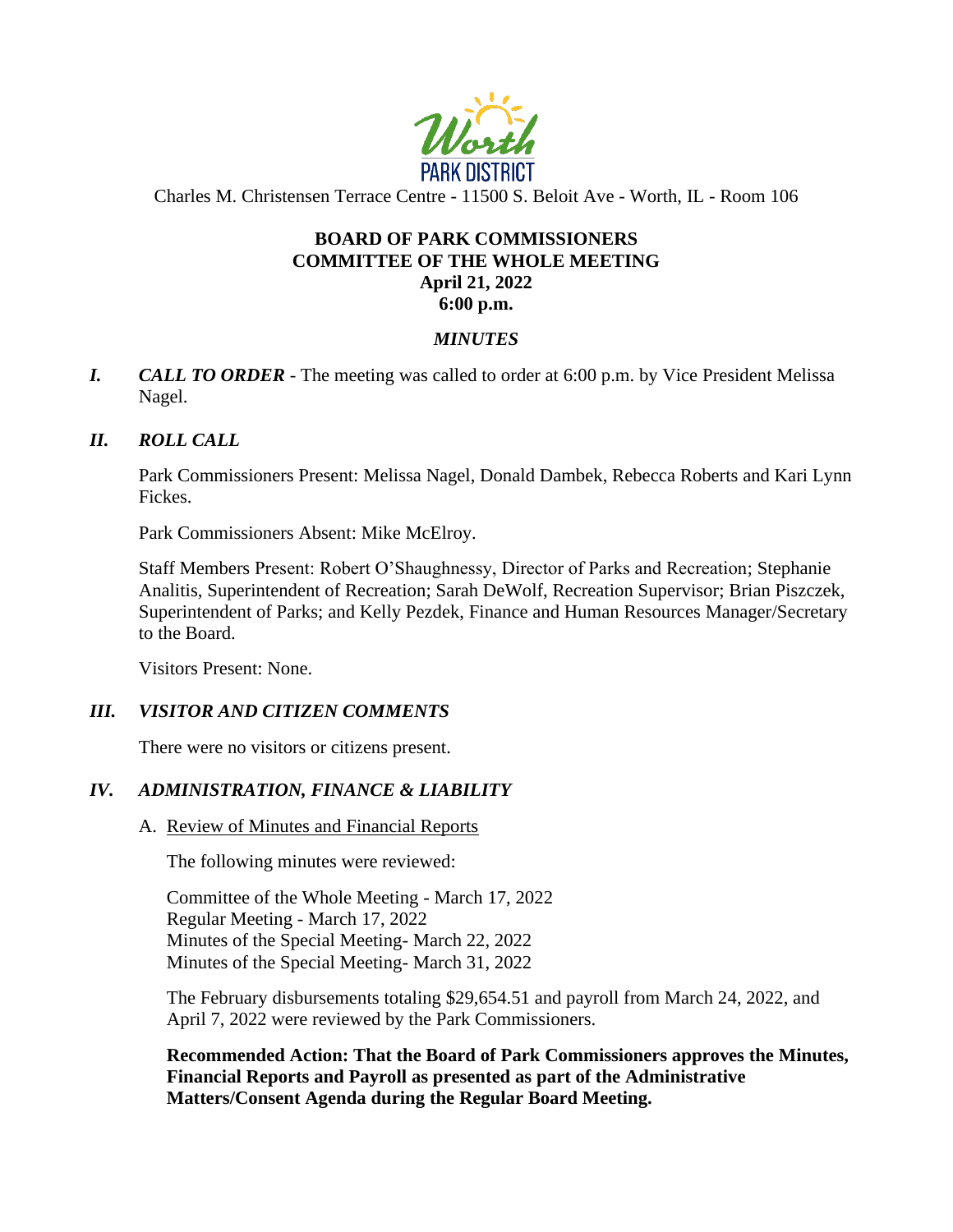### B. Operations Budget - Tentative - FY 2022-23

A brief overview of the Tentative Operations Budget was given. A final budget will be presented in May.

### **Recommended Action: No action recommended.**

C. Job Descriptions - Full and Part-time Positions

The job descriptions for the following positions were included in the meeting information for the Board's review:

Full-time: Director of Parks and Recreation; Finance and Human Resources Manager; Receptionist, Superintendent of Recreation; Recreation Supervisor; Superintendent of Parks; Parks Maintainer I.

Part-time: Parks Maintainer II; Seasonal Parks Maintainer; Preschool Coordinator; Preschool Aide; Recreation Assistant; Before & After School Counselor; Day Camp Counselor; and Facility Attendant.

Job descriptions are to be revised and/or updated annually.

# **Recommended Action: That the Board of Park Commissioners approves the Park District's Job Descriptions for the specified Full and Part-time positions.**

D. Resolution No. 2022-01 - Changing the Commencement Time for Regular Meetings

As per discussion last month, Resolution No. 2022-01 was reviewed. This change would go into effect beginning in May.

**Recommended Action: That the Board of Park Commissioners approves Resolution No. 2022-01 - Changing the Commencement Time for Regular Meetings from 7:00 p.m. to 6:30 p.m. effective in May.**

# *V. FACILITY, PARKS & PLANNING*

# A. Master Plan Update Discussion

Director of Parks and Recreation O'Shaughnessy gave an update on the Master Plan, distributing a copy of the administrative, recreation and park and facility goals.

# **Recommended Action: No action recommended.**

### B. Capital Projects Update - FY 2021-22

An update on the Capital Projects from FY 2021-22 was given. The update was a final summary of the projects for the fiscal year. All projects were completed with the exception of the Sand Volleyball Court - which was deferred to the OSLAD grant and the HVAC system at the Goy which was not needed to be replaced this year.

# **Recommended Action: No action recommended**.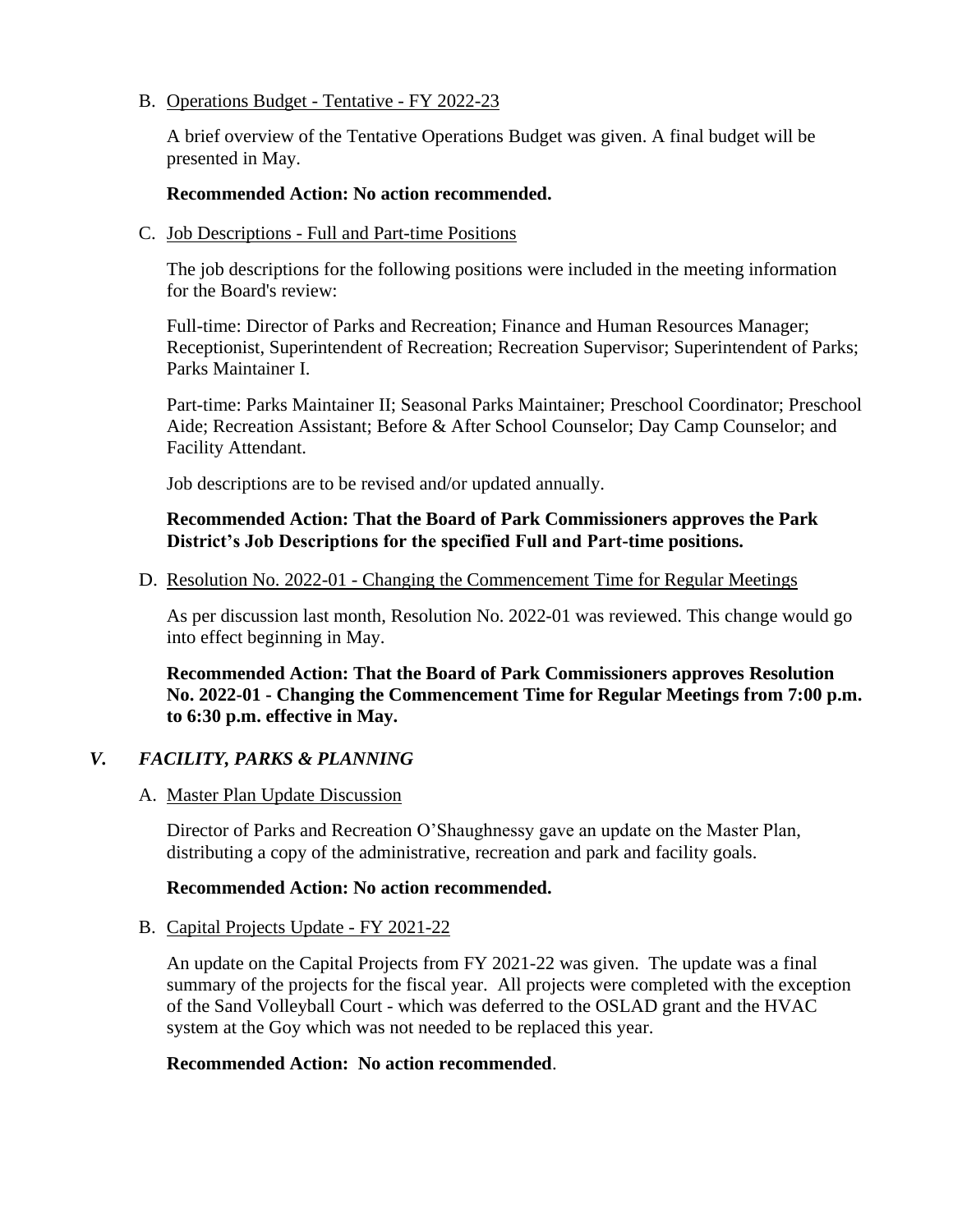### C. ARPA Funds Discussion

Discussion was held regarding the ARPA Funds request to the Village of Worth.

#### **Recommended Action: No action recommended**.

D. Subrecipient Agreement for Award of Coronavirus State and Local Fiscal Recovery Funds (SLFRF)

The restrictions of the agreement were noted and discussed. The Board would act on the agreement pending clarification of a few items.

**Recommended Action: That the Board of Park Commissioners enters into a Subrecipient Agreement (pending clarification on restrictions) for the Award of Coronavirus State and Local Fiscal Recovery Funds (SLFRF) with the Village of Worth.**

#### E. Veterans Memorial Park Improvements Update

Director of Parks and Recreation O'Shaughnessy updated the Board on the upcoming improvements to the Veterans Memorial Park – most notably the restored mosaic POW plate and the lettering of the monument, benches, podium and bricks.

#### **Recommended Action: No action recommended**.

F. Penny Park Presentation

Superintendent of Parks Piszczek and Finance and Human Resources Manager Pezdek presented the plans for Penny Park to restore the park to include a playground area for youth ages 2-5 years old. The design and cost and proposals submitted by playground equipment companies were distributed to the Board for review.

### **Recommended Action: That the Board of Park Commissioners approves the purchase and installation of playground equipment at Penny Park through Burke - Play Illinois at a cost of \$39,756.00.**

#### G. Parks Department Update

Superintendent of Parks Piszczek presented an update of the Parks Department.

#### **Recommended Action: No action recommended.**

### *VI. RECREATION*

#### A. Recreation Department Update

Superintendent of Recreation Analitis presented an update of the Recreation Department.

#### **Recommended Action: No action recommended.**

### *VII. UNFINISHED BUSINESS*

There was no Unfinished Business.